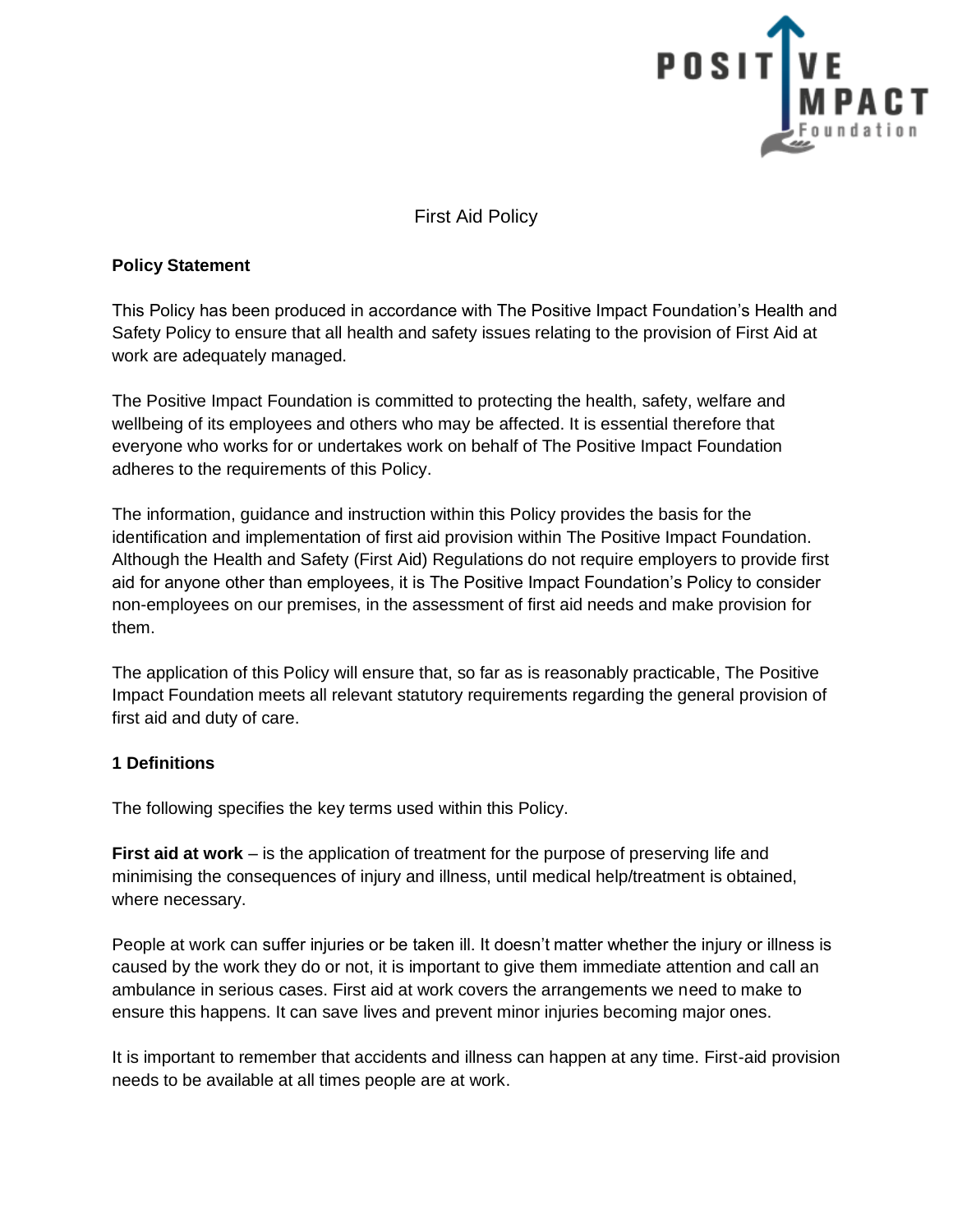

It does not include giving tablets or medicines to treat illness as stated in The Positive Impact Foundations Medical Policy.

**First Aid Needs Assessment –** is an assessment undertaken by managers to identify what first aid provision is required. It has to be identified by an assessment because the provision is dependent on the circumstances within that workplace/ premise and the activities undertaken.

**Emergency First Aider** – A person holding a valid certificate in 'Emergency First Aid at Work' (EFAW) issued by an organisation whose training and qualifications are approved by the Health and Safety Executive (HSE). A certificate will be issued with details of level of competence and be valid for 3 years. Subject to risk assessment, in low level risk environments or where service delivery needs may be better supported, this will involve attendance on a 1-day (6 hours) Emergency First Aid at Work training course, which includes ongoing assessment throughout the day, but no practical assessment.

**First Aider** - A person holding a valid certificate in 'First Aid at Work' (FAW) issued by an organisation whose training and qualifications are approved by the Health and Safety Executive (HSE). This will involve attendance on a 3-day (18 hours) training course which includes a practical assessment. A certificate will be issued with details of level of competence and be valid for 3 years. A 2-day (12 hour) requalification course, including a practical assessment, must be taken before the certificate expiry date to demonstrate continuing competence.

The FAW training includes EFAW and also equips the first-aider to apply first aid to a range of specific injuries and illness.

# **2 Roles and Responsibilities**

The following specific roles and responsibilities apply to this Policy and are in addition to the general roles and responsibilities placed on all managers and employees within The Positive Impact Foundation's Health and Safety Policy.

# **2.1 Managers, Directors and Line Managers must ensure that:**

A first-aid needs assessment is undertaken to ensure that first aid arrangements are adequate and appropriate in the circumstances. This means that enough suitably trained staff are available to: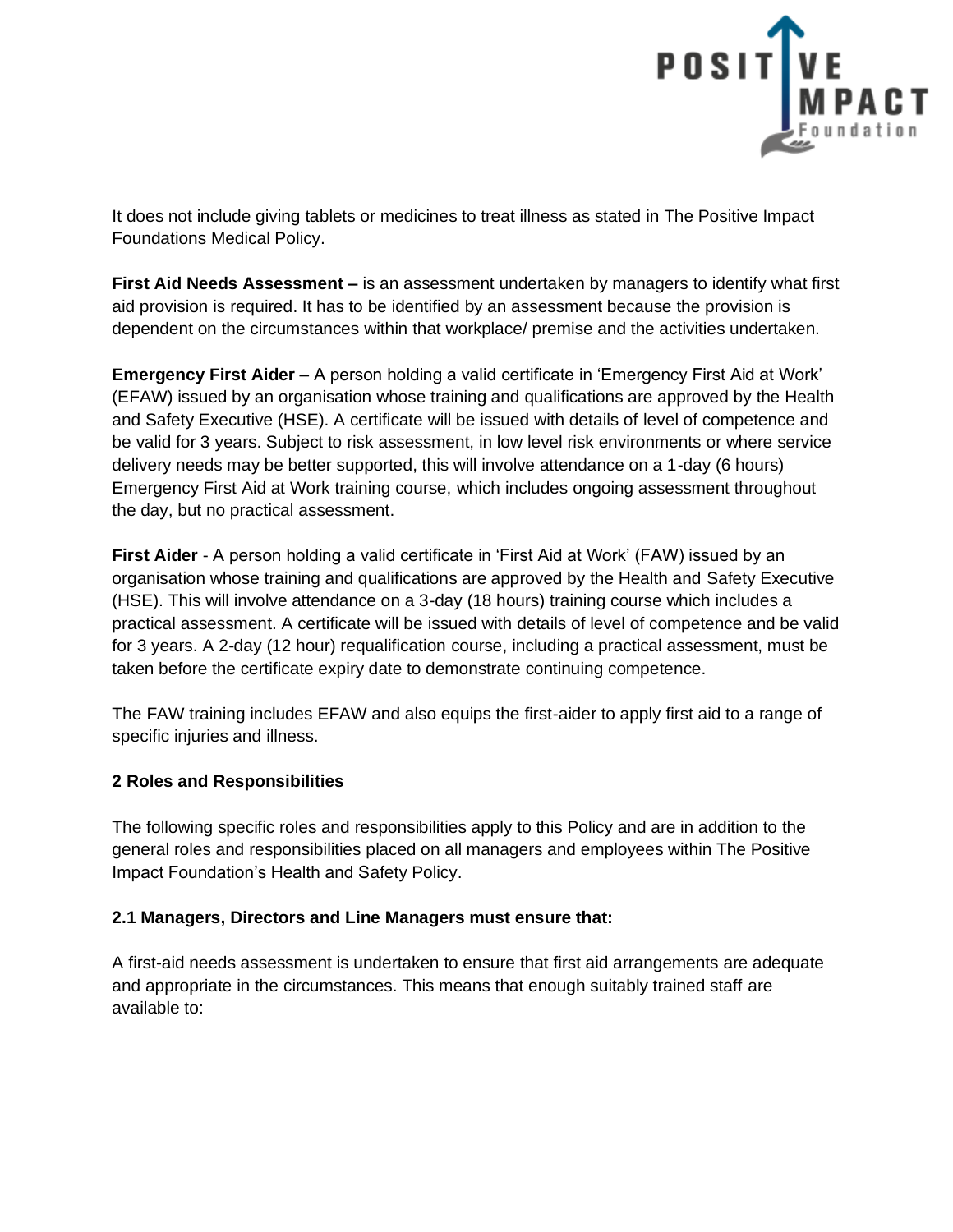

- Give immediate help to casualties with injuries or illness that may occur at work; and call an ambulance or for other professional help.
- Sufficient suitable persons are available to provide first aid cover in accordance with the requirements of this policy and specific risk assessments made within individual departments.
- First aiders and Emergency First Aiders receive appropriate training to carry out their duties.
- First Aiders re-qualify before the expiry date of their Certificate, when still required to carry out this function.
- Inform employees about the first aid arrangements for their place of work on day one as part of their induction (this will include the location of equipment and personnel).
- Display at least one first aid notice, in a prominent place, to inform employees and visitors of the first aid arrangements.
- As part of the annual health and safety workplace inspection, ensure that the first aid box is being checked regularly by first aiders and it contains the required content.
- First-aid rooms are only provided when the first aid needs assessment determines one necessary. For The Positive Impact Foundation, there must be a suitable room that can be used for medical treatment when required.

# **2.1.1 The Operations Manager must:**

In addition to section 4.1, consider the first aid needs assessment as a building requirement rather than on an individual team basis for large shared office buildings. This is to ensure adequate and proportionate cover for first aid across that building.

Ensure there are adequate First Aid Notices indicating the names and location of First Aiders and/or Emergency First Aiders and First Aid boxes, around the premises, in a prominent place.

Agree common first aid arrangements where a workplace is shared with other organisations.

Ensure that contractors and others working temporarily on the premises are familiar with the first aid arrangements as part of the signing procedure.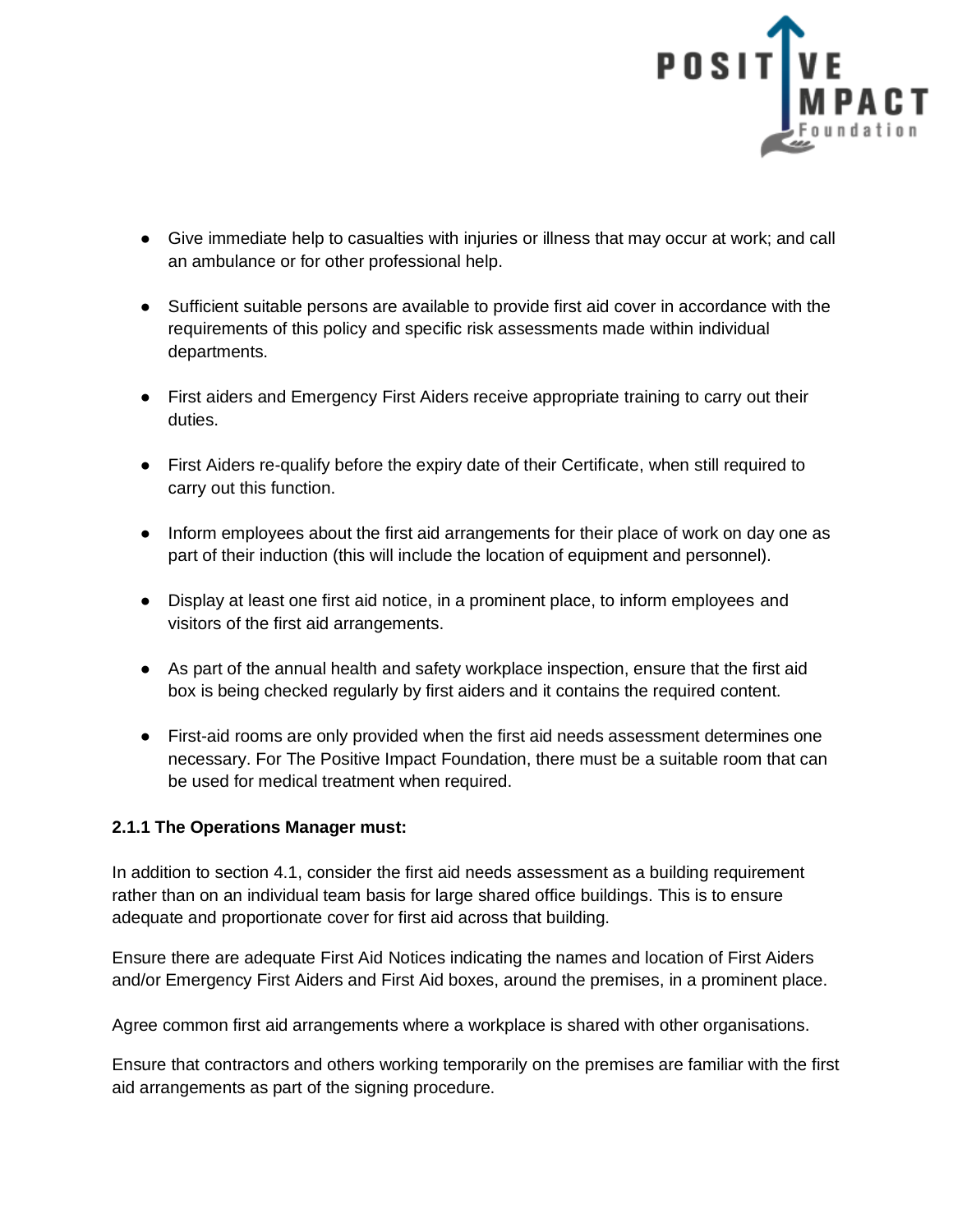

## **2.2 First Aider must:**

Attend 3-day HSE approved First Aid at Work training (FAW) and 2-day requalification training prior to the 3 year expiry date. In accordance with the training, treat any minor injuries, preserve life in an emergency and prevent an injury from becoming worse. Call the emergency services to summon an ambulance or other professional help when necessary.

Be responsible for the restock of first aid boxes. Ensure that a record of first-aid treatment is recorded of treatment given for injuries and ill health that are as a result of a workplace accident/incident.

Only provide first aid in accordance with the training received.

# **2.3 Emergency First Aiders must:**

Attend the 1-day HSE Emergency First Aid at Work (EFAW) training that is delivered by a HSE approved training provider. Undertake an annual refresher where an assessment deems this necessary. Take charge of the first-aid arrangements. Ensure that those responsible restocking first aid boxes are informed when supplies are required. Call the emergency services to summon an ambulance or other professional help when necessary. Provide emergency first aid in accordance with the training received. Only provide emergency first aid in accordance with the training received.

### **2.4 Employees will:**

Make themselves aware of the first aid provision within The Positive Impact Foundation (First Aider/Emergency First Aider, and how to contact them). Seek first aid in accordance with their local arrangements if first aid is required and not provide first aid treatment at work unless trained to do so.

### **2.5 Health and Safety Staff will:**

Advise the Senior Leadership Team on their first aid needs assessment in conjunction with this Policy.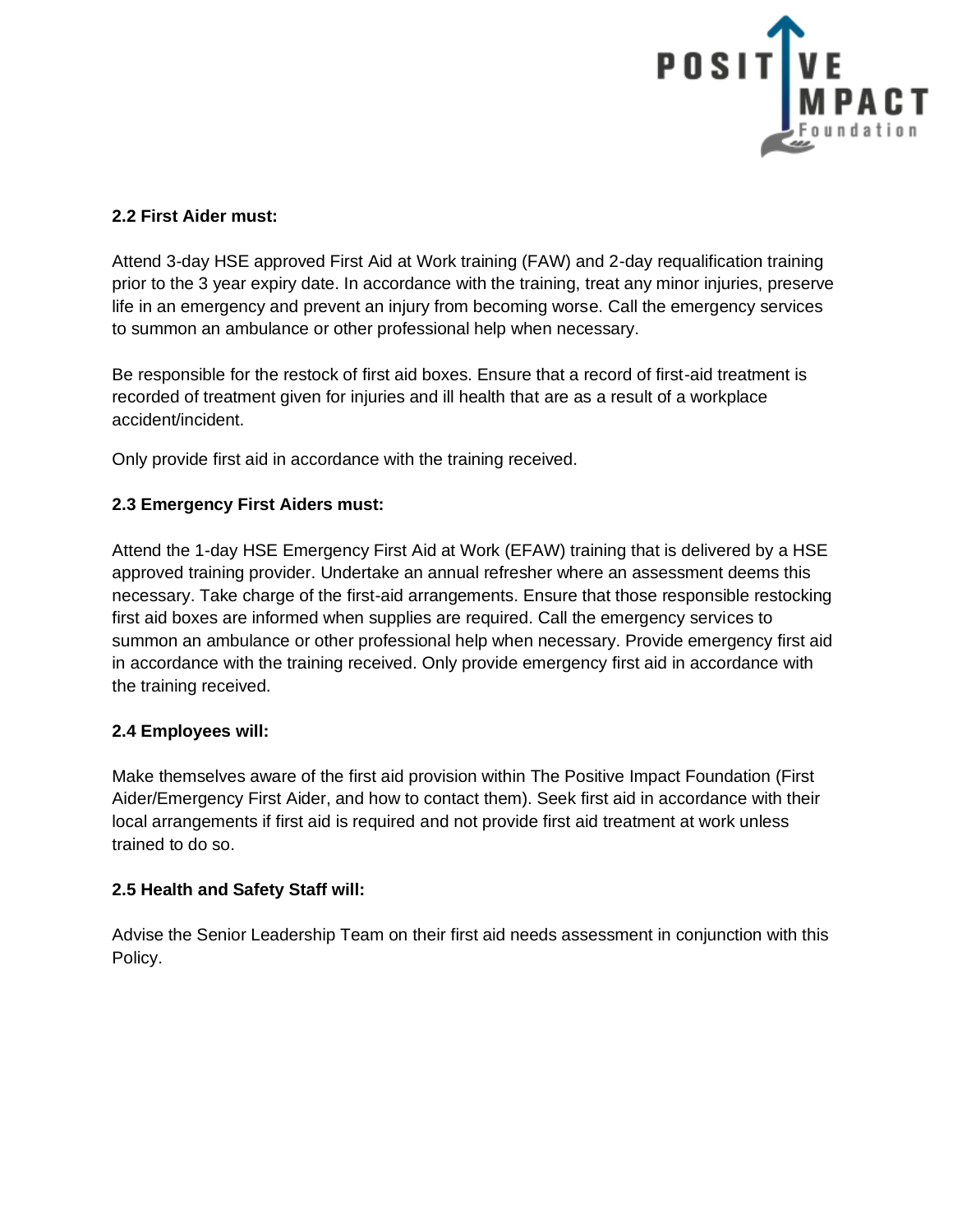

### **3 Organisation and Arrangements**

### **3.1 First Aid Needs Assessment**

The first aid needs assessment depends on the circumstances of each workplace, premise or work activity. The designated member of the Senior Leadership Team and Managers must assess first aid needs on an annual basis. This assessment need will be reviewed by the

Warwickshire County Council through a Health and Safety inspection on a three yearly basis.

## **3.1.1 First aid needs assessment record sheet**

The First aid needs assessment record sheet must be used in conjunction with individual departments risk assessments to ascertain the basic first aid provision requirement across The Positive Impact Foundation, and then identify other considerations which may require that basic provision to be increased or provided in an alternative way.

### **3.2 Training and competency**

The training required by the trained personnel is an integral part of The Positive Impact Foundations CPD programme, with all courses being certified in accordance with HSE guidance.

### **3.2.1 Refresher training**

Nationally annual refresher training is not mandatory for FAW/EFAW certified first aiders. An opportunity is provided for those holding the aforementioned certificates to retake the course as and when appropriate.

### **3.3 First aid equipment**

### **3.3.1 First aid box**

The minimum level of first aid equipment is a suitably stocked in a properly identified first aid box. Each work site should provide at least one first-aid box supplied with a sufficient quantity of first aid materials suitable for the particular circumstances. All first-aid boxes must be checked regularly and restocked as soon as possible after use. This is the responsibility of the First Aider or Emergency First Aider. Depending on the findings of the first aid needs assessment, more than one box may be required on large sites, and the size of the box may differ. The boxes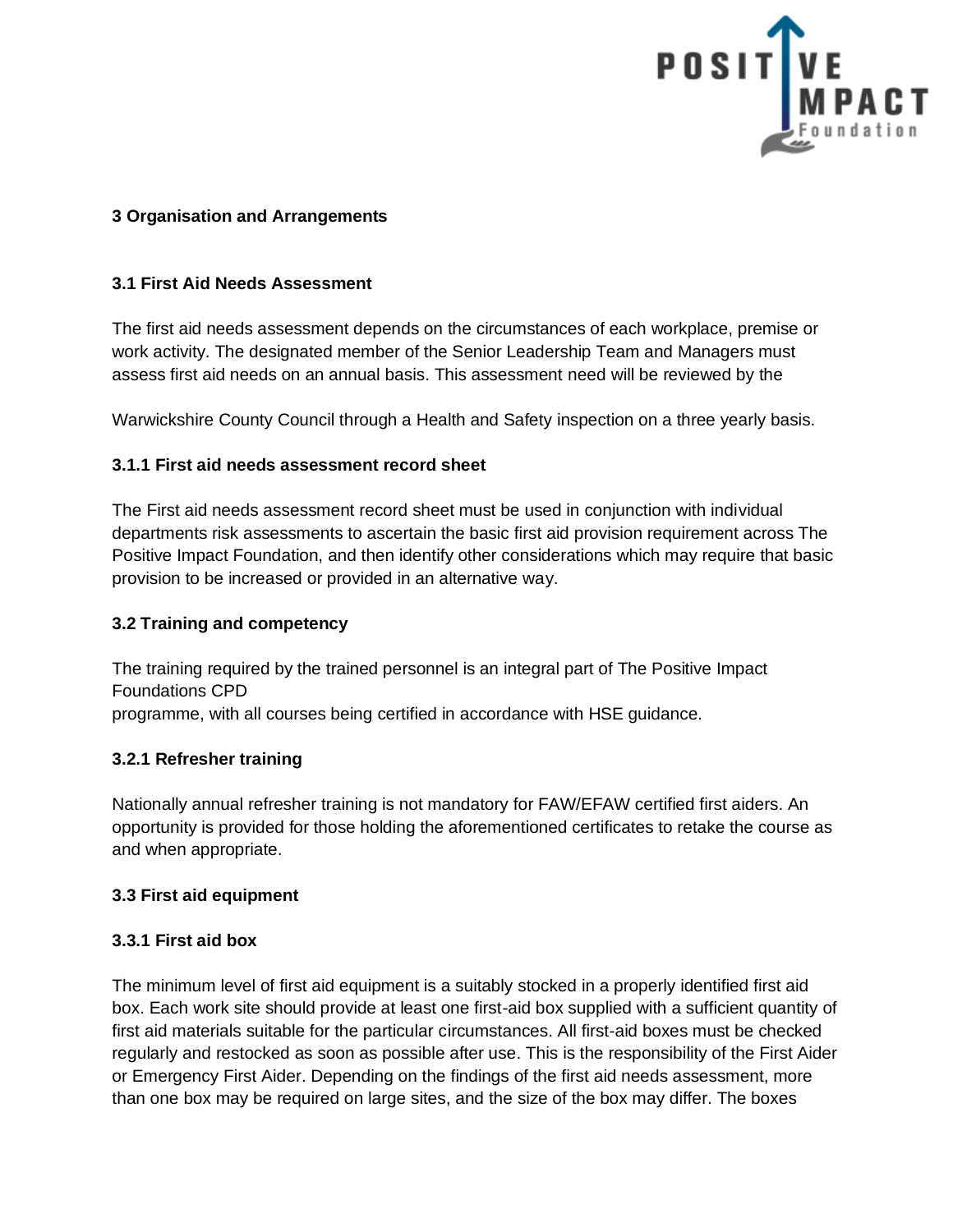

should be easily accessible and preferably placed near to hand washing facilities. The boxes should be identified by a white cross on a green background.

The first aid stock is determined by the findings of the first aid needs assessment in conjunction with subject risk assessments. However, as a minimum (for low hazard work activities) the following stock should be included in a standard first aid box:

- 20 individually wrapped sterile plasters (assorted sizes), appropriate to the type of work (for example, food handlers will need ones that can be easily seen; and hypoallergenic plasters can be provided, if necessary).
- 2 sterile eye pads.
- 4 individually wrapped triangular bandages, preferably sterile.
- 6 safety pins.
- Mouth guard.
- 2 large sterile individually wrapped unmedicated wound dressings.
- 6 medium-sized individually wrapped unmedicated wound dressings; and a pair of disposable (non-latex) gloves.

A travelling first aid box will include:

- a leaflet giving general guidance on first aid (for example, 'Basic Advice on First Aid at Work' from the HSE).
- 6 individually wrapped sterile plasters (hypoallergenic plasters can be provided, if necessary).
- 2 triangular bandages.
- 2 safety pins.
- Mouth guard.
- 1 large sterile unmedicated dressings.
- Individually wrapped moist cleansing wipes; and
- A pair of disposable (non-latex) gloves.

# **3.3.2 Tablets and medication**

First aid at work does not include giving tablets or medicines to treat illness. The only exception to this is where aspirin is used when giving first aid to a casualty with a suspected heart attack in accordance with current medical advice and currently accepted first aid practice. Refer to the Medical Policy for guidance on the administration of medication in The Positive Impact Foundation.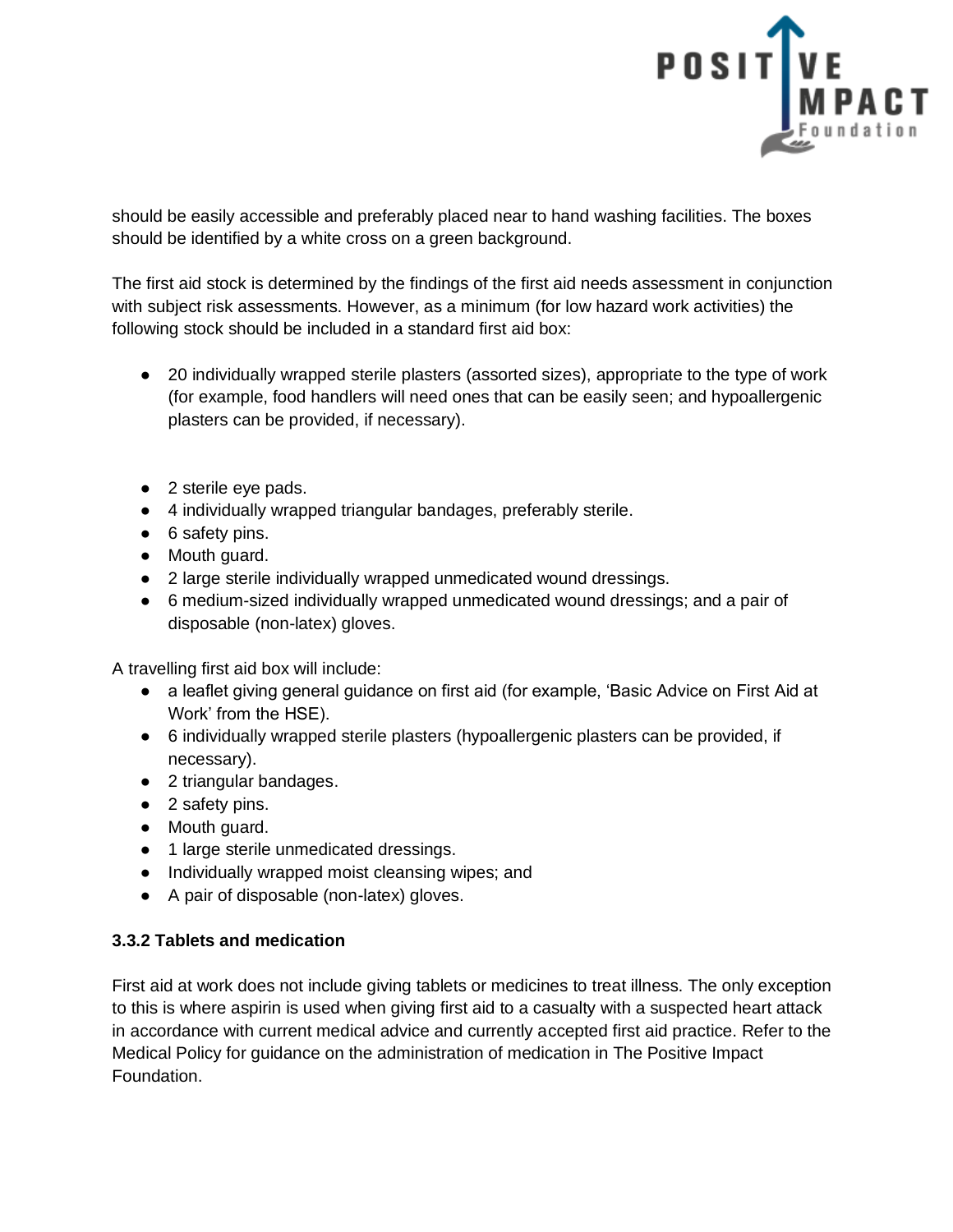

## **3.3.3 Automated external defibrillators (AED)**

There is no specific legal requirement for employers to provide AED's in the workplace.

## **3.3.4 First aid room**

First aid rooms are generally not required unless the workplace in question is a high risk environment. However, Education (School Premises) Regulations 1996 require The Positive Impact Foundation to have a suitable room that can be used for medical treatment when required, and for the care of the pupils during school hours. The area, which must contain a washbasin and be reasonably near to a WC, need not be used solely for medical purposes, but should be appropriate for that purpose and readily available for use when needed. The Positive Impact Foundation should consider using this room for first aid.

## **4 The Positive Impact Foundation procedures**

In the event of an accident resulting in injury:

- The closest member of staff present will seek the assistance of a qualified first aider. The student will either be moved to the medical room, if appropriate, or remain where they are to be assessed.
- The first aider will assess the injury and decide if further assistance is needed from a colleague or the emergency services. They will remain on scene until help arrives If the first aider judges that a pupil is too unwell to remain in The Positive Impact Foundation, parents will be contacted and asked to collect their child. If emergency services are called, a member of staff will contact parents immediately. In principle a member of staff will not travel with a student to hospital unless in exceptional circumstances.
- In the event of a student self-reporting for first aid/illness/injury
- The student should report to the main reception if feeling unwell or needing first aid.
- The reception staff will locate the nearest appropriate first aider who will assess the illness and/or injury.
- No over the counter medication will be given but the illness/injury will be treated as necessary; if it is deemed necessary the parent/carer will be contacted to collect the student (please refer to the Medical policy).

For all first aid/treatment the first aider will complete a report form on the same day or as soon as is practical.